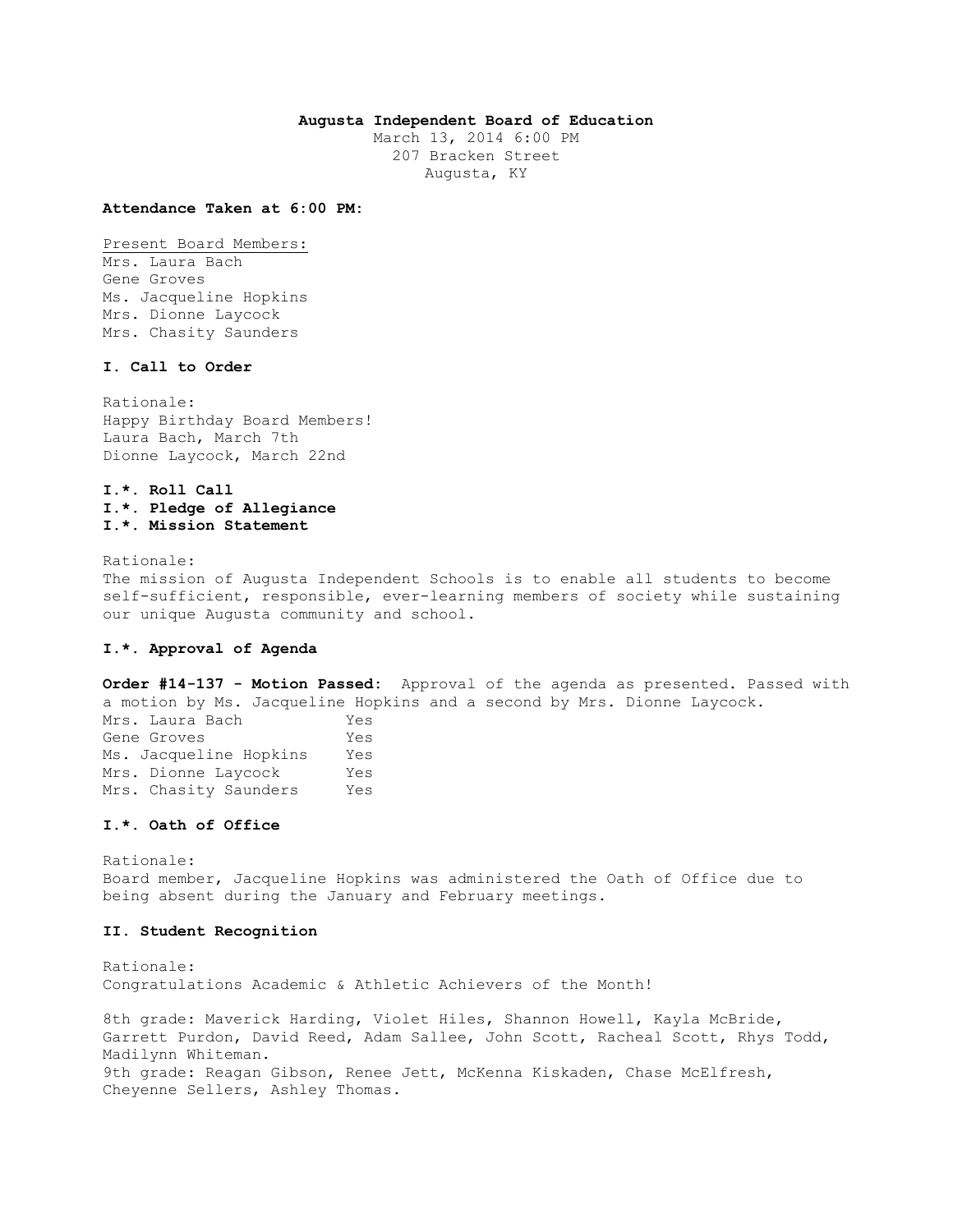9th grade DDXE: Jack Laycock Elementary Academic Team Governor's Cup Winners: Nadia Cline, John Paul Cordle, Chelsea Shields ACT 20+ Club: Jacob Riggins & Danielle Shackelford

FBLA Winners: Brenna Wilson (3rd place Business Communication), Cindy Blevins (1st place Agriculture Business)

KABC 10th Region Player of the Year: Brent Bach

2nd Team All Region: Jerica Kelsch

Honorable Mention All Region: Kaitlyn Whiteman

8th Region Female Archer (4th place) : Olivia Wiseman

# **II.\*. \*BREAK III. Round Table Discussion III.\*. Principal's Report/Student Achievement**

Rationale:

Principal, Robin Kelsch reported the senior trip was scheduled for April 6th-April 10th and all seniors except one will be traveling to New York City. Board members learned all seniors are meeting requirements to graduate but one senior may not be eligible for participation in the graduation ceremony due habitual truancy. High school students have been administered the KOSSA exam and Work Keys which is factored into college and career readiness. Mr. Kelsch stated early results from Work Keys indicates progress is being made on behalf of students and the school. The state-wide ACT date canceled on March 4th has been rescheduled for March 18th for juniors.

# **III.\*. Budget Update**

Rationale:

Finance Officer, Kelley Gamble reported revenue projections were on target with an additional \$885 projected in SEEK and \$1,000 in the building fund. Mr. Gamble stated current SEEK funding is based on 268 ADA and next year is projected at 262 ADA. He stated due to harsh weather, the district expects additional revenue for utility taxes. Expenditures YTD are \$29,000 less compared to last year. Mr. Gamble stated Fund 2 (Federal and State Grants) is slow to obtain reimbursements and Fund 51 (Food Services) is projected to end the fiscal year with a slight deficit.

#### **III.\*. Approve Fitness Center Monthly Fees**

Rationale: Fitness Center Monthly Membership Fees Proposal: Flat fee for both in-district and out-of-district: \$20 Single and \$25 Family  $(+2)$ Effective July 1st, 2014

**Order #14-138 - Motion Passed:** Approve Fitness Center Monthly Fees passed with a motion by Mrs. Dionne Laycock and a second by Mrs. Chasity Saunders. Mrs. Laura Bach Yes Gene Groves Yes Ms. Jacqueline Hopkins Yes Mrs. Dionne Laycock Yes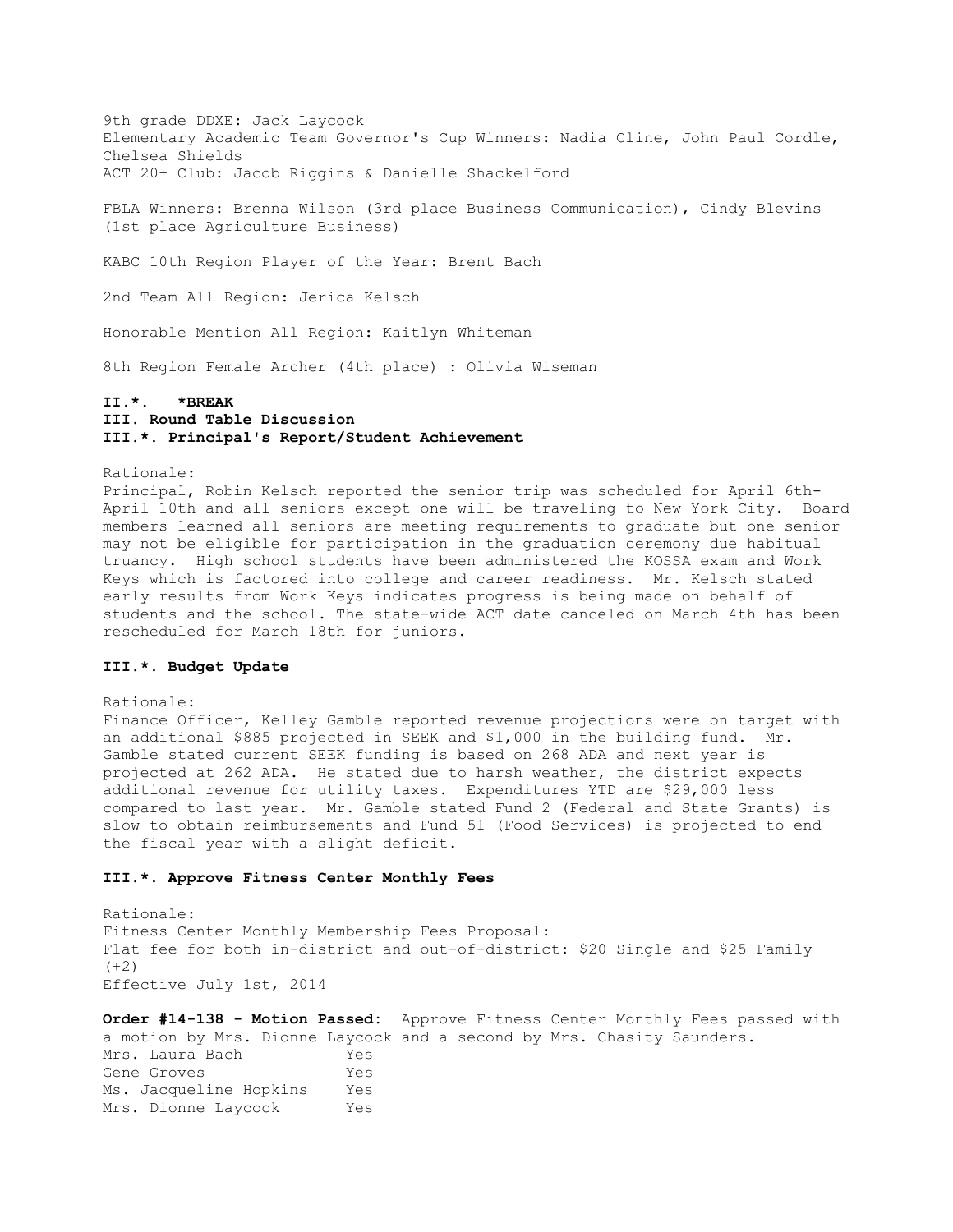Mrs. Chasity Saunders Yes

**III.\*. Approve 2014-2015 School Calendar** 

**Order #14-139 - Motion Passed:** Approve 2014-2015 School Calendar passed with a motion by Mrs. Chasity Saunders and a second by Gene Groves.

Mrs. Laura Bach Yes Gene Groves Yes Ms. Jacqueline Hopkins Yes Mrs. Dionne Laycock Yes Mrs. Chasity Saunders Yes

### **III.\*. Approve First Reading of Substitute Teachers Policy-03.4 Addendum**

Rationale: Individuals applying to be a substitute teacher will be responsible for background check expenses.

**Order #14-140 - Motion Passed:** Approve First Reading of Substitute Teachers Policy-03.4 Addendum passed with a motion by Ms. Jacqueline Hopkins and a second by Mrs. Dionne Laycock.

Mrs. Laura Bach Yes Gene Groves Tes Ms. Jacqueline Hopkins Yes Mrs. Dionne Laycock Yes Mrs. Chasity Saunders Yes

### **III.\*. Facilities Update**

Rationale: Superintendent, Lisa McCane stated the Energy Reduction Report indicates an increase of \$571 in electric expenses in January but the district has saved \$3,243 YTD in electric expenses.

-Monthly Maintenance

 Installed new igniter on heating and A/C unit beside the library Completed work on lights in fitness room Repaired handle on consumer science classroom door Repaired lock on outside door of cafeteria Repaired flush valves on toilets in downstairs girls' restroom Repaired an open circuit and replaced two batteries on fire alarm system Ordered parts for Dr. Dish repairs

### **III.\*. Approve KSBIT Statement of Position**

**Order #14-141 - Motion Passed:** Approve KSBIT Statement of Position passed with a motion by Gene Groves and a second by Mrs. Chasity Saunders. Mrs. Laura Bach Yes Gene Groves Yes Ms. Jacqueline Hopkins Yes Mrs. Dionne Laycock Yes Mrs. Chasity Saunders Yes

### **IV. Communications**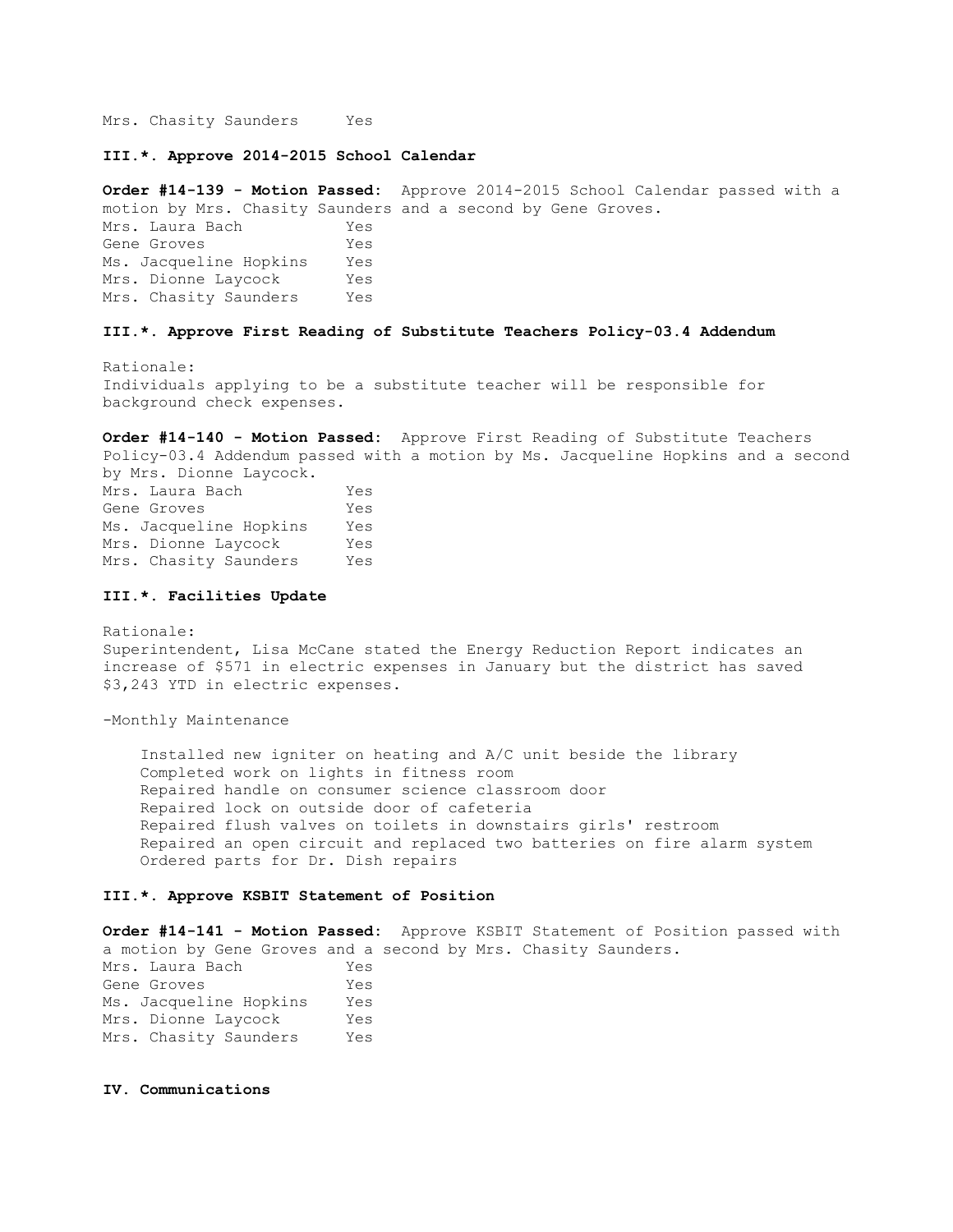#### **IV.\*. Superintendent's Report**

#### Rationale:

Superintendent, Lisa McCane stated the district has missed 16 days and several legislative bills are still being considered to help districts address weather related calendar issues for the school year. She stated districts are required to meet the requirement of 1,062 instructional hours and 170 days minimum. Mrs. McCane stated if school boards were given flexibility about meeting the 170 days minimum then A.I.S.D. has 96 additional hours. The board agreed to following the original school calendar with no school on March 20th and 21st, if given the flexibility.

Aside from the weather related legislative bills, Mrs. McCane provided the board with updates on other bills important to the district including SB 224 to repel the Kentucky Core Academic Standards and HB 478 and 503 and Senate Bill 173 related to school choice for non-resident students.

Board members were informed of a new requirement for Kentucky school board members to have annual superintendent evaluation training. Mrs. McCane stated KSBA is offering free training to districts except for travel expenses of the trainer. Board members were in favor of scheduling the training.

February Attendance: 94.62%

Enrollment: P-12 is 315 and K-12 is 292

# **IV.\*. Citizens IV.\*. Board Members**

#### **V. Business and Consent**

**Order #14-142 - Motion Passed:** Approval of the Business and Consent items as presented passed with a motion by Gene Groves and a second by Mrs. Dionne Laycock.

| Mrs. Laura Bach        | Yes |
|------------------------|-----|
| Gene Groves            | Yes |
| Ms. Jacqueline Hopkins | Yes |
| Mrs. Dionne Laycock    | Yes |
| Mrs. Chasity Saunders  | Yes |

**V.\*. Approve Previous Meeting Minutes** 

- **V.\*. Approve FRYSC District Assurances 2015-2016**
- **V.\*. Approve SFCC KETS Offer of Assistance**

Rationale: SFCC made a KETS offer of assistance in the fall of 2014 which the board approved to escrow.

The district is anticipating several technology needs in the upcoming months. Therefore, the district needs to request the \$2,624 be matched by the SFCC at this time.

- **V.\*. Approve Fundraisers V.\*. Approve Bills V.\*. Approve Treasurer's Report**
- **VI. Executive Session (KRS 61.810(1)(c))**